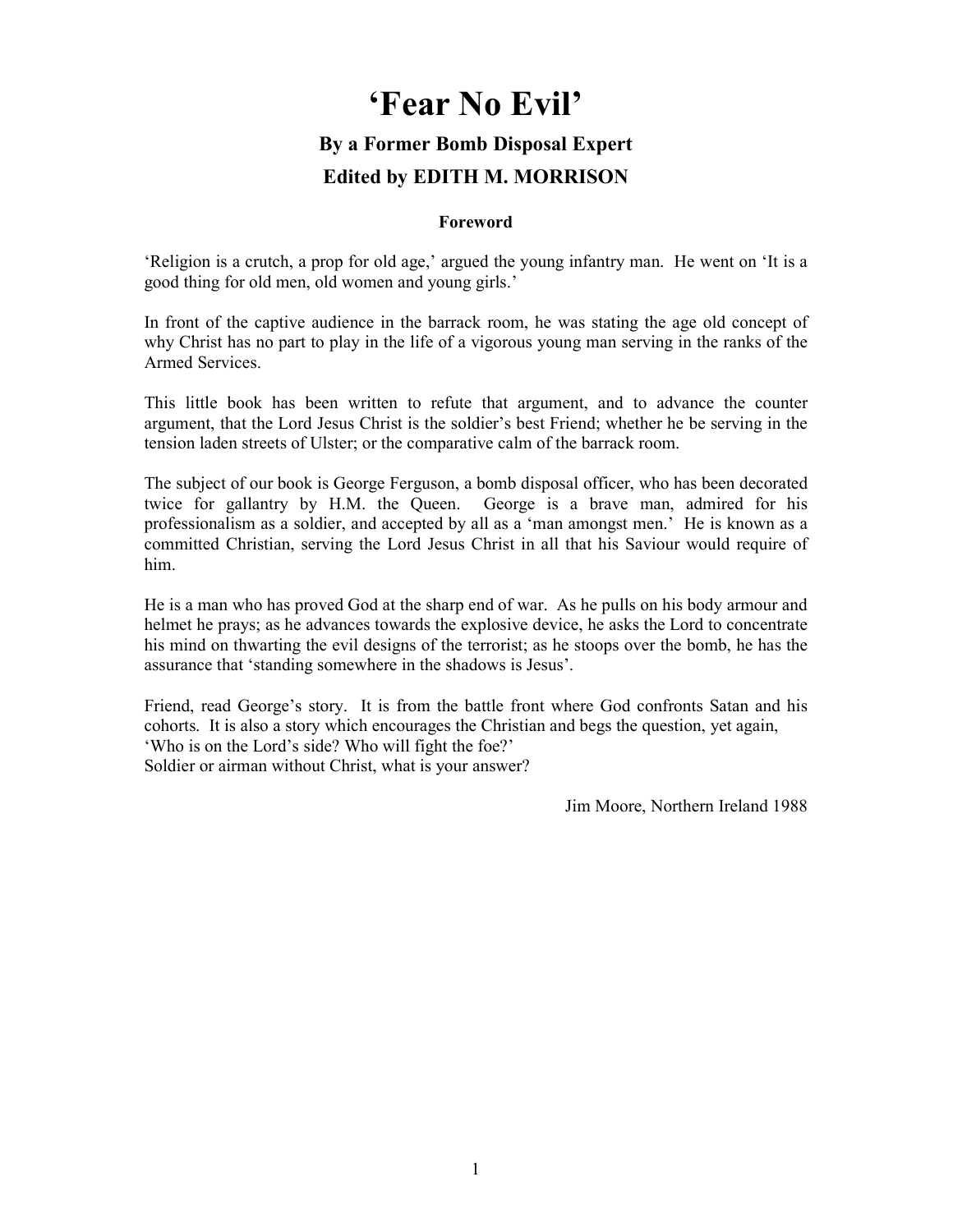# **Contents**

# Chapter

- Danger Ahead
- An Important Childhood Decision
- Marriage and Children
- Pressure Removes
- Victory Over Fear
- Tale of the Unexpected
- Blessings in Bessbrook
- At Buckingham Palace
- The Way to Peace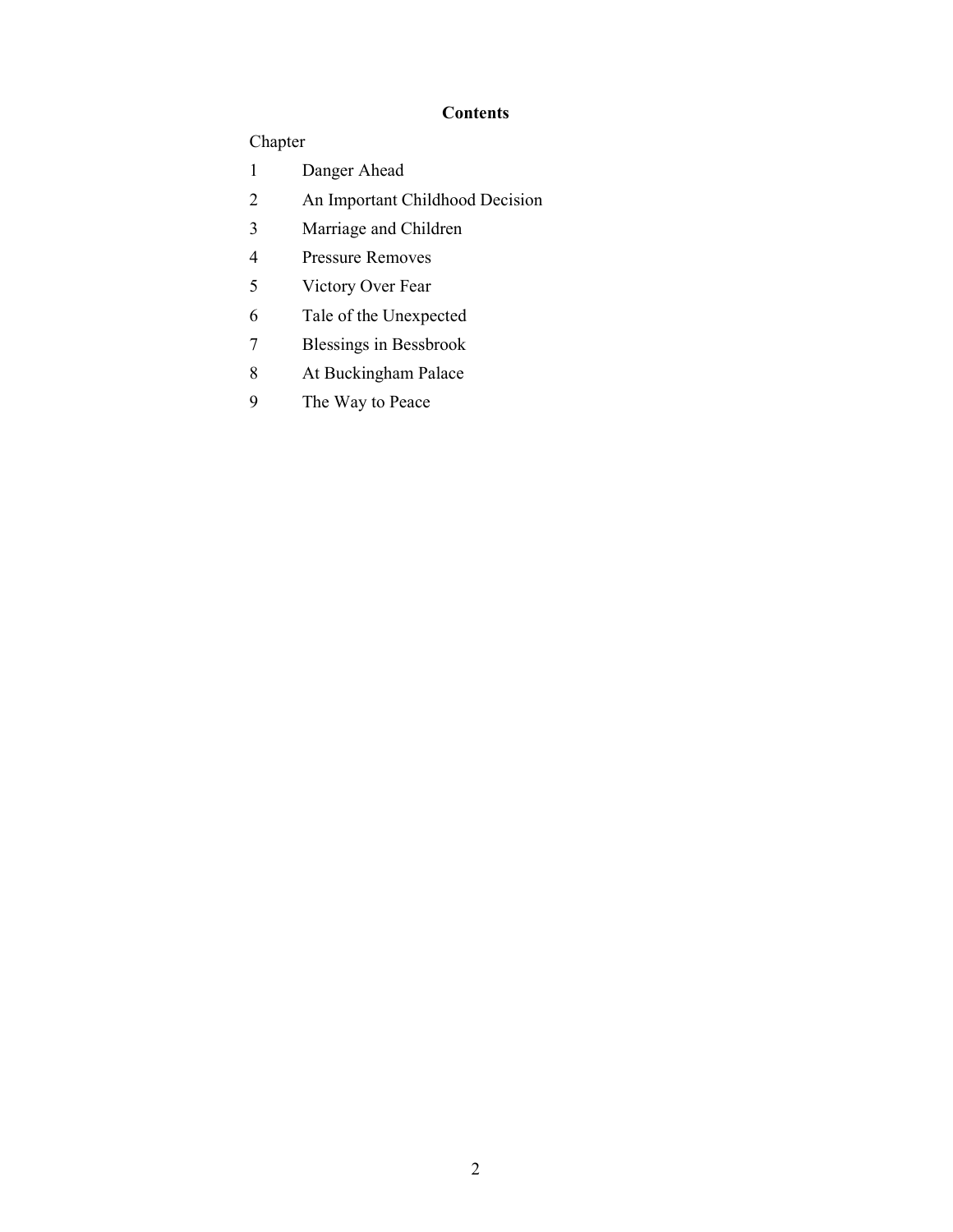#### Danger Ahead

#### Crossmaglen!

The very name spells danger to every soldier in Northern Ireland. Not far from there I was engaged in a life and death situation as a bomb disposal expert, on my second tour of duty in the Province.

News had reached us that there was a bomb in the railway station in a little village.

When my team arrived we found the train had been pushed out of the station, and several of the carriages were ablaze. It was our job to prevent more damage by defusing any bombs on the train.

'Right Sir, I've discovered that we've got a situation where three bombs have exploded and we don't know if there are any more,' I told my boss when he arrived. 'I'm letting the fire brigade deal with the blaze remotely. Then we can go in and see what's happening.'

'That's fine,' agreed my boss.

A short time later I was informed that two more bombs had been found in one of the carriages not on fire.

I reported this to my superior officer, 'I'm going in to deal with these two bombs. Trouble is, because of their position I can't get my remote equipment into that carriage, so I'm going to do it manually. I don't expect anything untoward because someone has been in and spotted them. They're inside two duffle bags lying in the luggage department.'

'Carry on,' replied my boss.

The previous bombs had been incendiaries, so as a double precaution I put on both flash and anti-bomb kits.

It was necessary to walk up the steep embankment to board the train. My only worry was how to clamber onto it with all my heavy, cumbersome kit. 'I've got to get in there and get the job done properly. Just give me the strength to do it,' I prayed inwardly.

Somehow I managed to get myself and kit into the carriage where there were two bombs. One was just in front of me and the other to my right. I attached the kit to the one in front of me and went to do the same to the second bomb. As I did so, it partially began to function, that is, explode! The dreaded moment had come! I knew it would go off in a few seconds, because of the way it was functioning! My instant reaction was, 'I don't want this bomb to go off on the train, because that's what I'm here to prevent.' So I seized hold of the device and threw it off the train with all my might.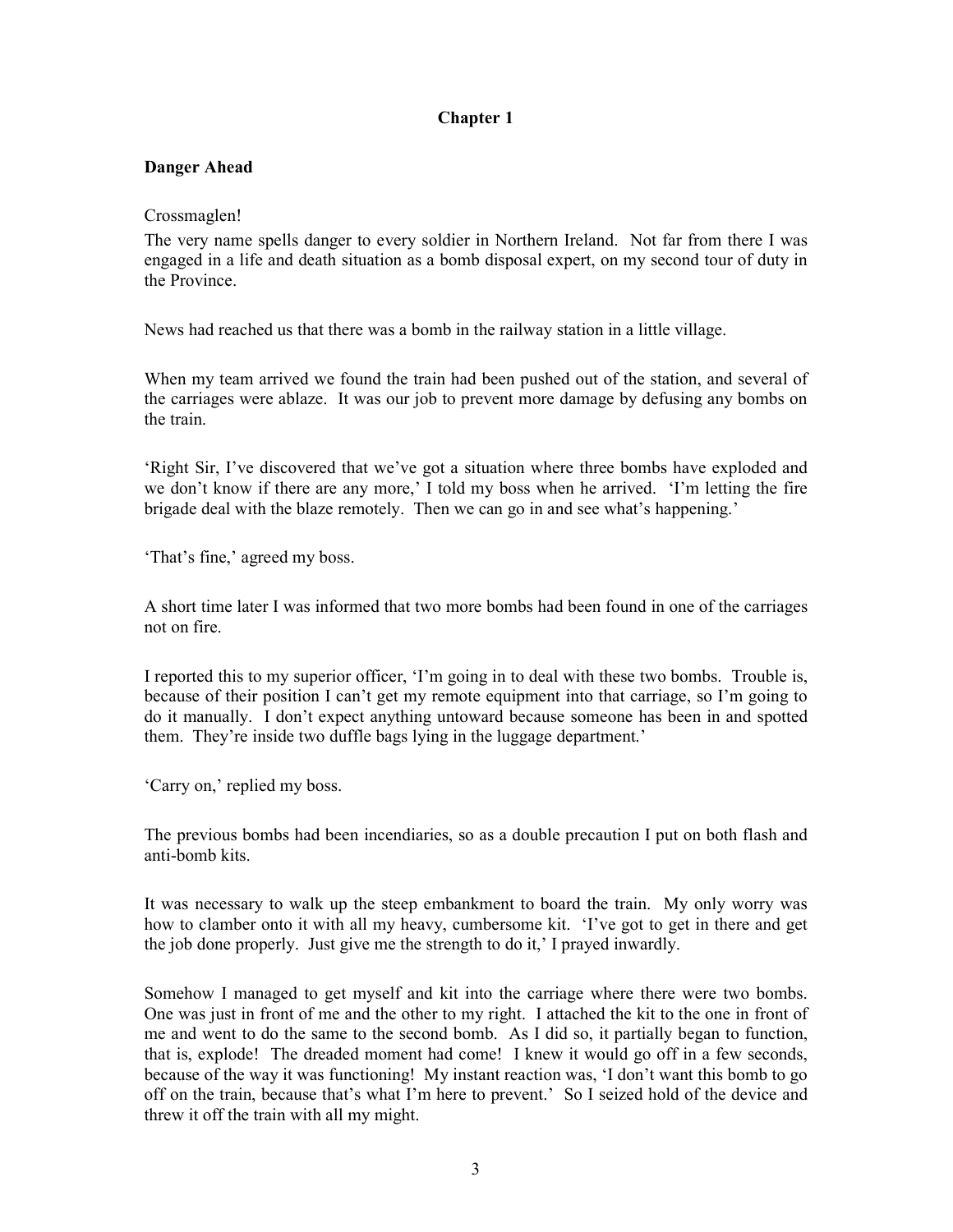It only partially exploded. It turned out my decision had been the right one for the bomb was an incendiary device. Had it gone off on the train it would have burned ferociously and created great damage.

Lying on the embankment I made the two bombs completely harmless.

The nerve-racking ordeal was still not over as it was necessary to go back on the train, this time feeling tired and exhausted to search for more bombs. Thankfully, there were none.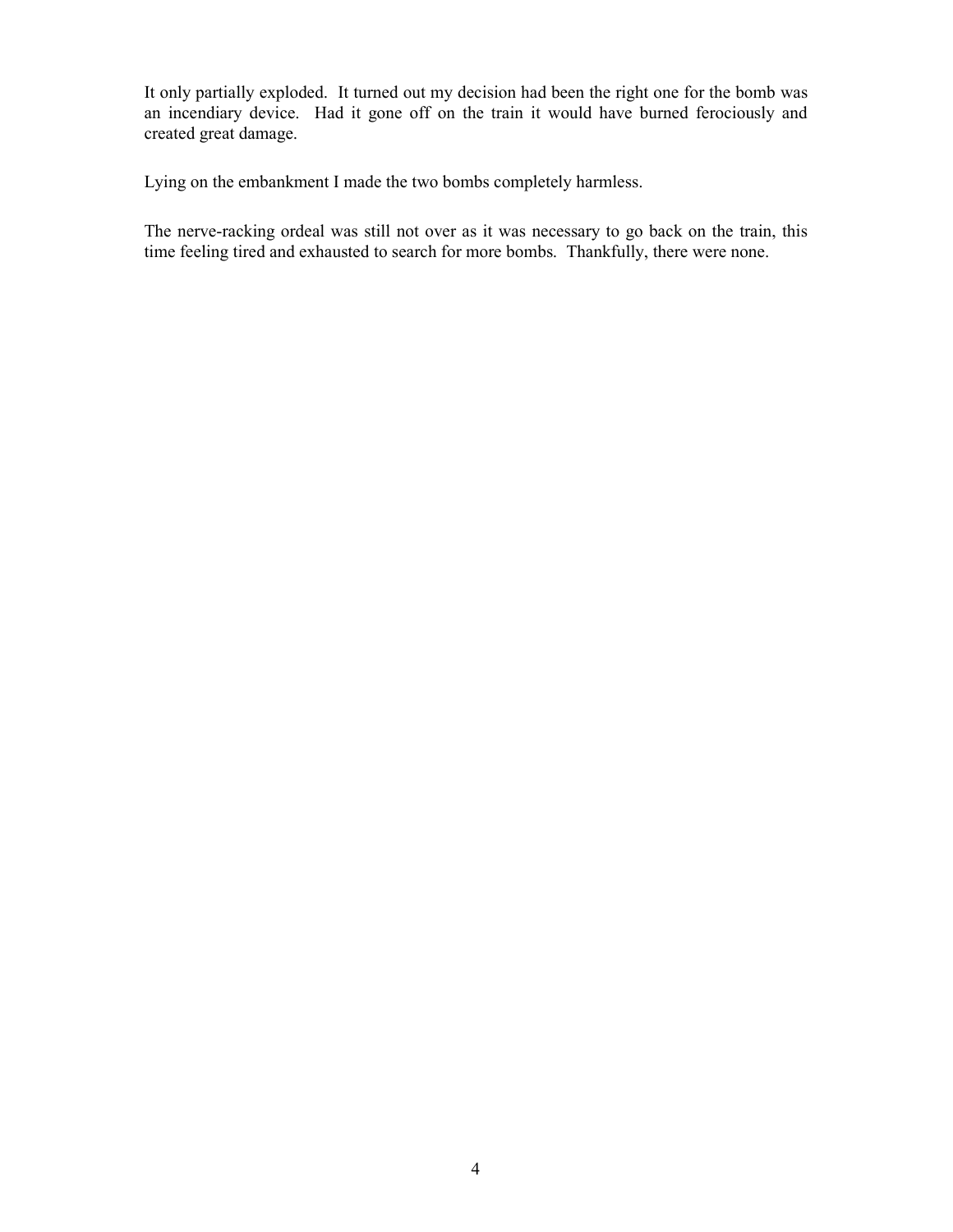#### An Important Childhood Decision

I have been asked, 'Did you feel afraid when doing those nerve-racking jobs?'

Yes, I did have fear. Not of death, as I will explain later, but of the pain my death would have caused my wife, family and comrades. This would have unsettled them. That fear was not with me on the job, when my mind was completely occupied with what I was doing and for which I had received intensive training. I spent several years in bomb disposal work, nine months of which were continuous, so I had plenty of time and many occasions to learn how to overcome fear. That is why I am writing this booklet, that others may share this secret.

To put it in a nutshell, it came to me through seeing God take a hand in my life and learning, bit by bit to know and obey him.

It is possible to contact God at a very early age. For me it happened when I was eight and my brother nine years of age. Something happened then which had wonderful and far reaching consequences.

My father was in the Army and that is the reason I have been all over the world. My mother is Italian and my father an Ulsterman, so it is not surprising that in nineteen fifty nine when I was eight and my brother nine, we found ourselves living for some months with our grand parents in Belfast. We went regularly to church with them and were taken to Sunday school.

We were also sent to the mid-week meeting for children. One night a visiting speaker made it clear to us, that we can get to know God, the Creator and Sustainer of the Universe. This God is a holy God who hates our sin but loves us. He came into this world in the Person of Jesus Christ. He was crucified, taking the punishment for our sins, because of his great love for us. All we have to do to go to heaven is to thank him for his suffering and death for us, be sorry for our sins and promise with his help to do them no more. We must ask him to take control of our lives.

We didn't understand all he was saying, but in utter sincerity we asked Jesus to be our Saviour. All I can recall after that is going home jumping up and down for joy and running along the Shankill Road and saying, 'We're saved.'

'A childish emotional experience,' you may think. Yet the fact is, with hindsight, I can trace God's hand upon me for good right from that time. The timing of all major events in my life, from then on all pointed in the right and best direction, as my story reveals.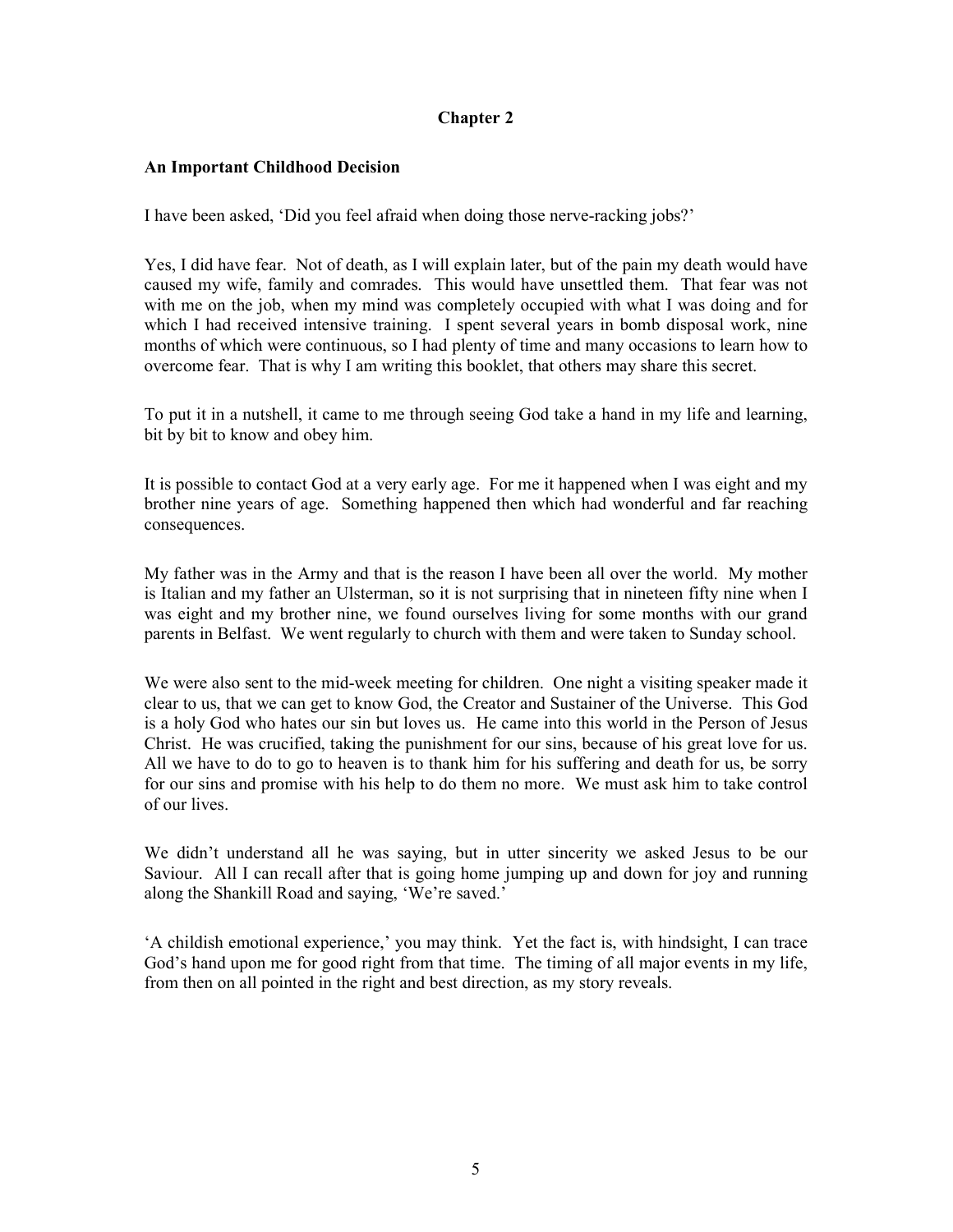#### Marriage and Children

I joined the Army as a lad of fifteen and went to Chepstow to train. This was followed by two years in Germany as a regular soldier and then two years in England. There I married and eventually we had a daughter we named Rachel. I was then an acting Staff Sergeant and was expecting to be posted to Germany.

The fact of becoming parents made a moral and spiritual impact on us, as we realised our responsibilities towards bringing Rachel up in the best possible manner. To this end we had her christened in the camp Anglican Church, even though I was far from living a Christian life myself. Yet we both knew that this one act would do neither her nor us any good. Not long afterwards we were posted to Germany and for a time we forgot all our good intentions.

In Germany three incidents affected our lives and my later intention to give my life completely over to Christ's control. Again I could look back and see the hand of God directing my life.

The first was a letter from my brother, Bill, which I received the Christmas before nineteen seventy seven. He was then a Staff Sergeant in the Royal Engineers in Hong Kong. He wrote that he had got in touch with some Christian people there. He asked, 'George, do you remember that feeling of joy we had going down the Shankill Road, after we both decided to follow Christ? I've got it again, I've found Christ as my Saviour.'

Recalling my childhood's spiritual experience, I began to want the joy he obviously had. Thoughts of God were generated again.

Another incident in which I saw the direct power of God was when some Mormons knocked on our door. Only my wife was home. By this time both of us were really seeking God. She declined to talk to them because I was not at home. They didn't return.

I am sure that had they done so we would have accepted their faith. At the age of eight I had trusted my life to God and he had prevented me from taking a wrong turning by adopting one of the many false cults around today.

A third incident occurred which resulted in my wife and I making an important decision, which changed the whole course and motivation of our lives. It was as a result of this decision that we both learned the secret of overcoming fear.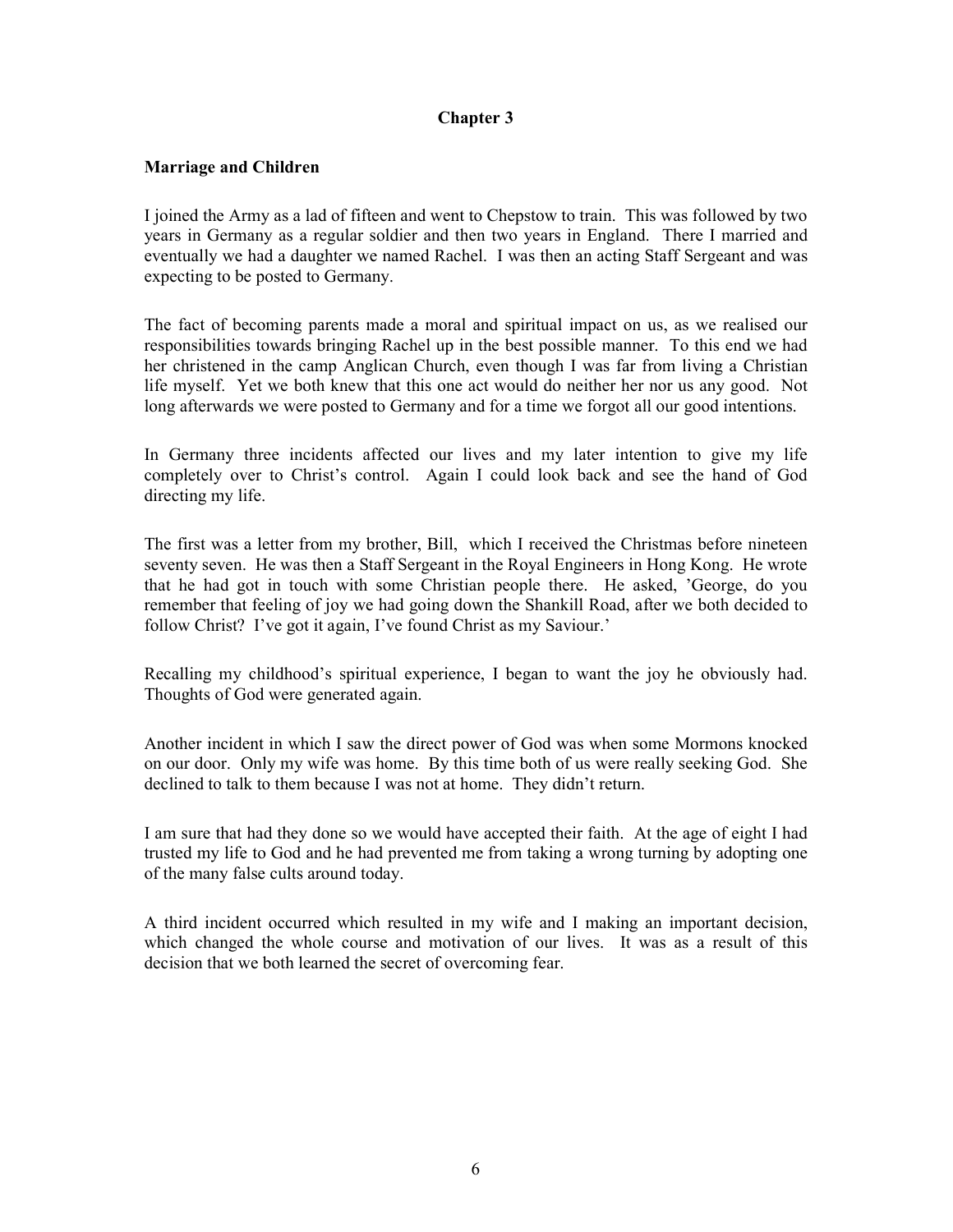#### Pressures Removed

Lindsey, my wife used to be in the Army, and one Friday evening her ex-Army friend Anne invited us to a rally. (Unknown to us Anne had become a Christian). We agreed to go, thinking it was a car rally. In reality it was a Christian meeting during which a talk was given to the children by a missionary from the local Brake Bible School. She told of the love of Christ for children in China, which made us realise his love for us as well.

After this meeting we talked to a Scripture Reader with regards to Christianity and found him a very sympathetic and gracious person. We made arrangements to go to the Sunday afternoon meeting with S.A.S.R.A. (The Soldiers' and Airmen's Scripture Readers Association), to see what they did, which was to tell the good news of Christ.

On Saturday night, Lindsey realised her need as a sinner, and asked the Lord Jesus Christ to save her from sin and its eternal punishment.

Then I started going to Bible Studies and realized my life style was not compatible with Christianity. So, at the age of twenty six, repenting of my sin, I gave my whole life over for him to control. From that time my life had a purpose. The directing hand of God could be seen more and more clearly in my life.

I was then an ammunition technician looking after storage of military ammunition, and part of my job was bomb disposal.

Not long after this I was due for a tour in Northern Ireland to do bomb disposal. I should have been sent over earlier, as prior to nineteen seventy eight, I was overdue a tour. The timing of this tour was important, as if I had come over earlier I would still have been in my unsaved state. This probably would have meant I would not have had the moral strength to withstand the pressures of being away from home, and being engaged in dangerous work.

Leaving a wife and family to come for a tour in Northern Ireland, involves all sorts of problems. Soldiers were being killed. Others found the pressure of work wrecking their marriages. We would have had a double pressure. Lindsey would have been worried as to whether or not I would have been killed, and also worried in case I would not want to return to her.

But once we had both committed our live to Christ, all such pressures were removed. There was earthly human worry, but Lindsey knew that if I were killed I would be waiting for her in Heaven. If I came back, it would be to continue life with her, because marriage is biblical and lasting.

Not only were pressures removed but I grew in the knowledge of God, through reading his Word, the Bible. If you doubt the truth of the Bible, just trust in what it says. Obey it. That is what I did and found it to be utterly reliable as a guide to life. A godly Scripture Reader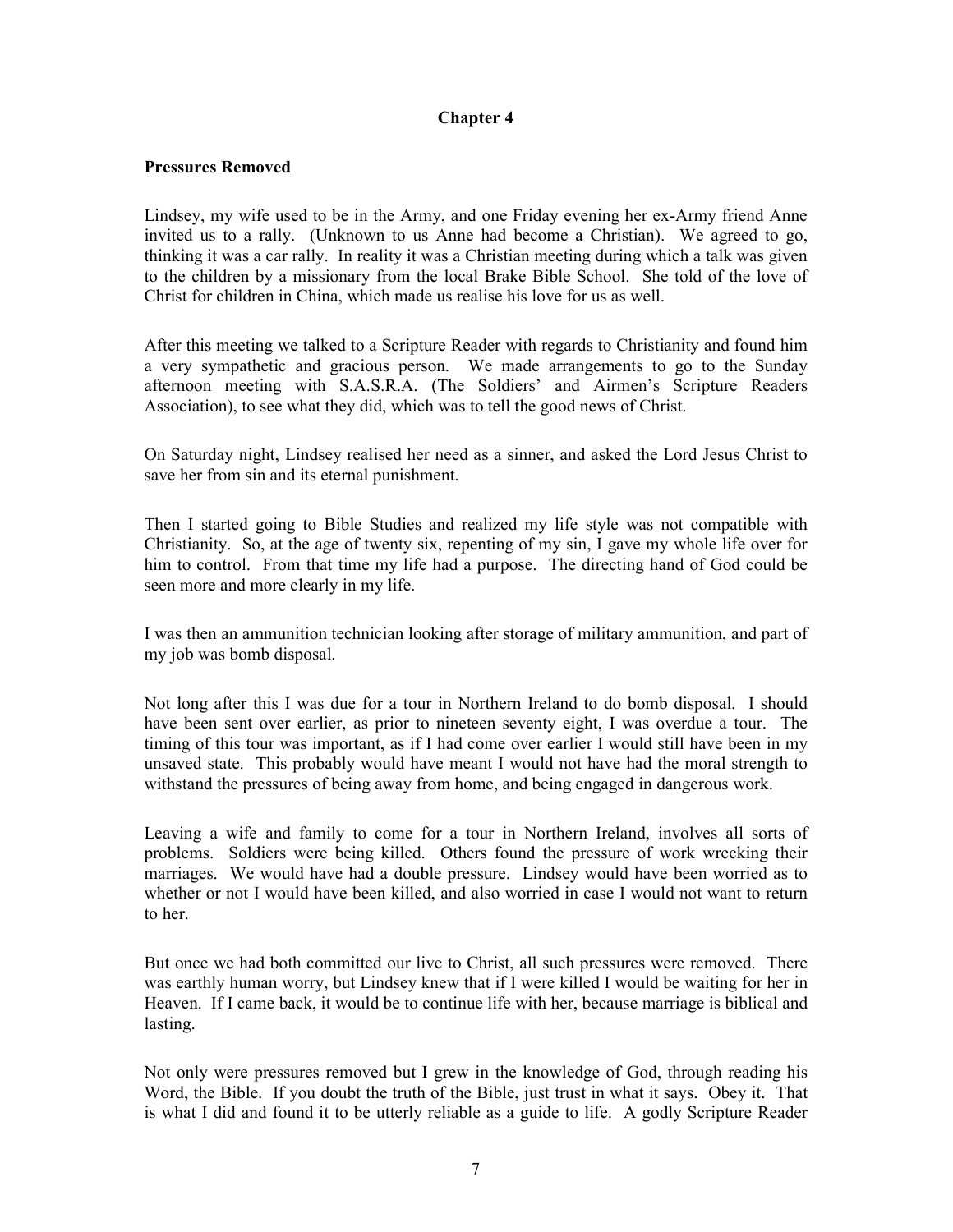gave me such a grounding in the Bible, that when I was isolated in Omagh on my first tour, I could find my own way through the book and found strength, direction and comfort.

At that time I was in communication with a fellow bomb disposal man in Germany. He was a believer in the 'Divine Light Mission,' but he wrote to me enquiring about the Christian faith. In order to answer him I had to search the Bible which gave me greater knowledge and encouragement. Through our discussions he realized his cult was corrupt and stopped being a follower. Only this year he and his wife became Christians.

Not only did I learn at that time to search and obey the Bible, I also learned why I should pray or talk to God and how to do it. Daily I read the Bible and prayed while in camp. Although well trained to do my job, I knew I needed God's help, being always apprehensive, fearing the unknown more than anything else, never knowing what the terrorist would do next. To cover every eventuality I relied upon my training. The worst part of my job was travelling to the bomb and during the R.S.P. (Render Safe Procedure), when the bomb was neutralized.

On the way to an incident, I prayed all the time. On arrival the usual procedures were gone through. In any spare moments, such as rest periods, I would also commit the job to God. On its completion it was a real pleasure to thank him for his help and protection!

I also prayed for my team and the other guys out on the ground, who were at more risk than we were. If the alarm were false, we were at no risk at all, but those out on the cordon could have been shot at, if the device had been placed merely to lure them into danger.

One particular nerve-racking incident made me realize more than ever how good it was to be able to pray and have the presence of Christ with me, through his Spirit, at all times. I knew then how great must be the loneliness of those who face death without him.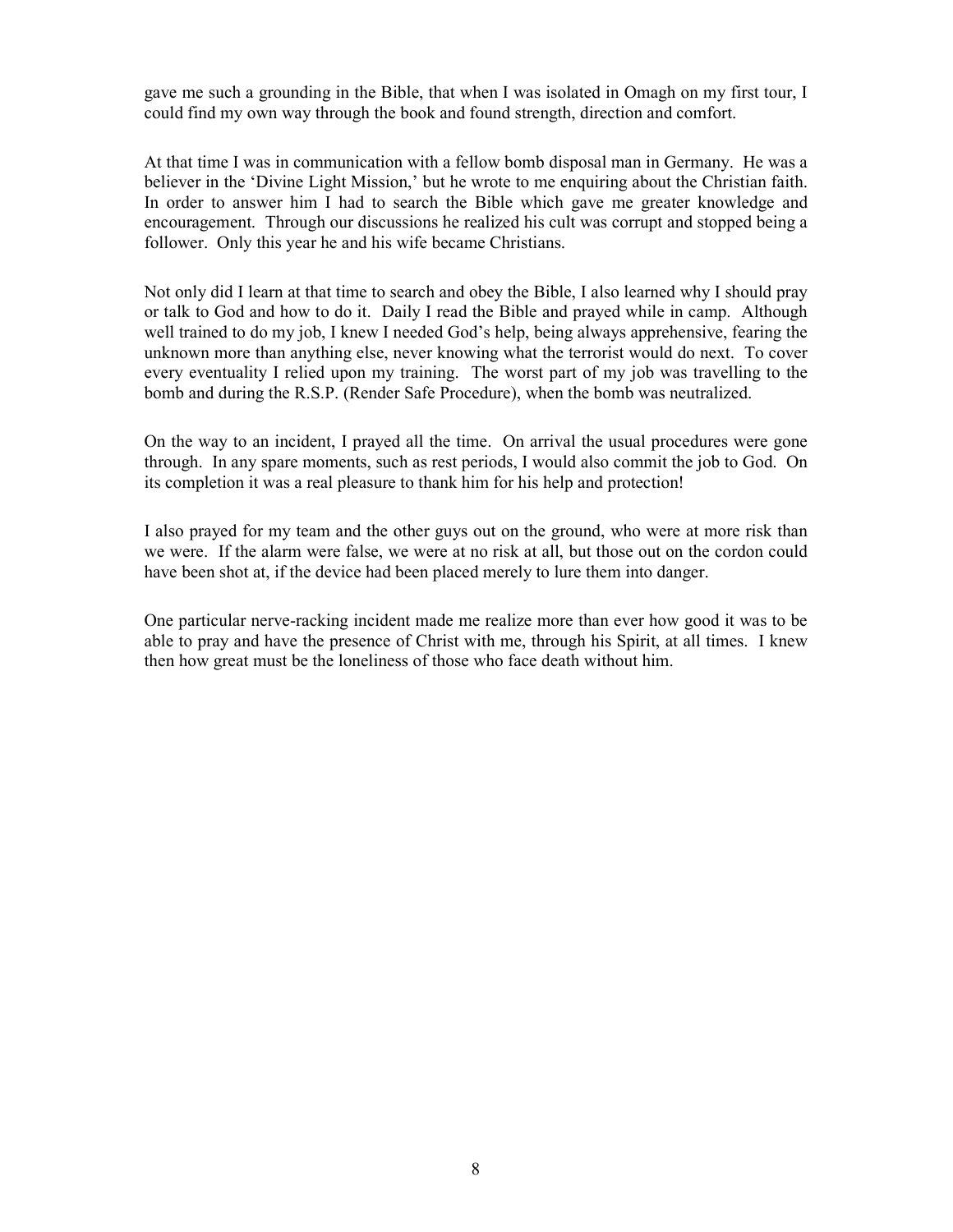#### Victory Over Fear

In this particular incident the terrorist had laid five devices in a little village. None of them had functioned, so it was our job to defuse them all. One was in a position where we couldn't use our remote equipment, so it was necessary for me to walk up to it. The imminent danger helped me to concentrate my mind on the job.

I knew the bomb could have been different from what was normally expected. In that case I could have been killed. It turned out to be the standard device. I was safe!

This incident made me think a lot of my fellow bomb disposal men, who, having put on their special suits, walk forward and are totally on their own. It was a great comfort to me to know I would never have to face such isolation. God was always with me and I believed his Word which promised, 'And we know that all things work together for good to them that love God....' (Romans 8:28). This is a fact of life I have proved over and over again.

It was natural to be worried as to whether something unexpected would happen. However, my main worry was that if the bomb exploded, would sufficient evidence remain to ensure that the next man would not be killed by the same kind of device?

I had no fear of death itself knowing I would go to Heaven, and it was comforting to know my wife shared my belief.

Suppose I were injured? Well, I've seen so many Christians handicapped in various ways, yet God is still helping and using them. I knew he could do the same for me.

There are times when I question my role in the Army. 'Why am I doing this? Is it worth while? Am I just another bit of cannon fodder?' These are very natural reactions, but I know in my heart it is better for a Christian to be out there defusing bombs, than for a man totally unprepared to face his maker.

From Northern Ireland I went back to Germany, and there I learned how to overcome a different form of fear.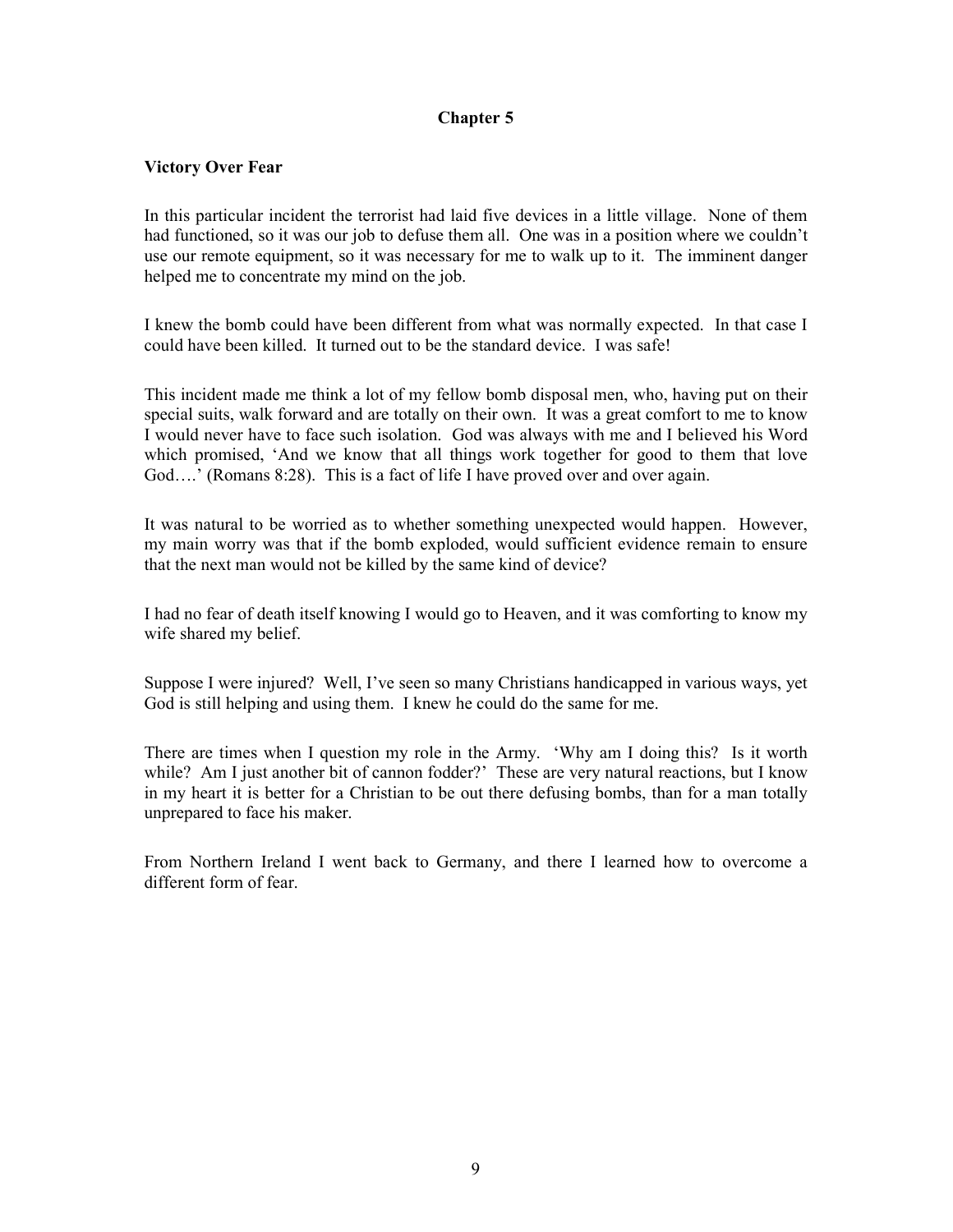#### Tale of the Unexpected

Two incidents happened which showed how God can change people, and also how the devil, or Satan tried to trip me up to ruin my Christian character. I know many people do not believe in the personality of Satan. However Christians do, for they feel his power to tempt them. Others, calling themselves Satanists actually worship him.

The first incident happened just after I became a Christian. In the Sergeants' Mess there was a Christmas draw every year. From about June the men bought tickets in order to have a splendid function. At that time I was a W.O.2. (Warrant Officer Class 2).

Christianity and gambling are not compatible. Buying tickets for a draw is a form of gambling, for the principle behind gambling is to get something for nothing at the expense of others. It is also a form of pleasure that ruins lives of many people. So I decided not to take part in the draw as a help and example to others.

This decision led me into difficulties! I knew the only way I could not take part was to obtain permission from the Regimental Sergeant Major (R.S.M. W.O.1.). There is a big gap between my rank which was W.O.2. and his.

'If I can only find him on his own, I might be able to persuade him,' I thought, praying that this would happen. On opening his door, there he was with two clerks!

'This is it,' I thought, knowing that such men never like to lose face in front of others.

'What do you want?' he asked.

'I want to talk to you about the Christmas draw tickets Sir.'

'OK, what about them?'

'Well I'm a Christian and I don't believe in gambling.'

'I'm a Christian too!' he argued.

'I'm a practising Christian,' I said. 'I don't believe gambling or draw tickets are conducive to my way of life.'

'Oh! See the treasurer. You don't have to take them.'

That was certainly an answer to prayer, and showed God changing the man's attitude. He was normally such a vociferous man, and would usually not have responded like that.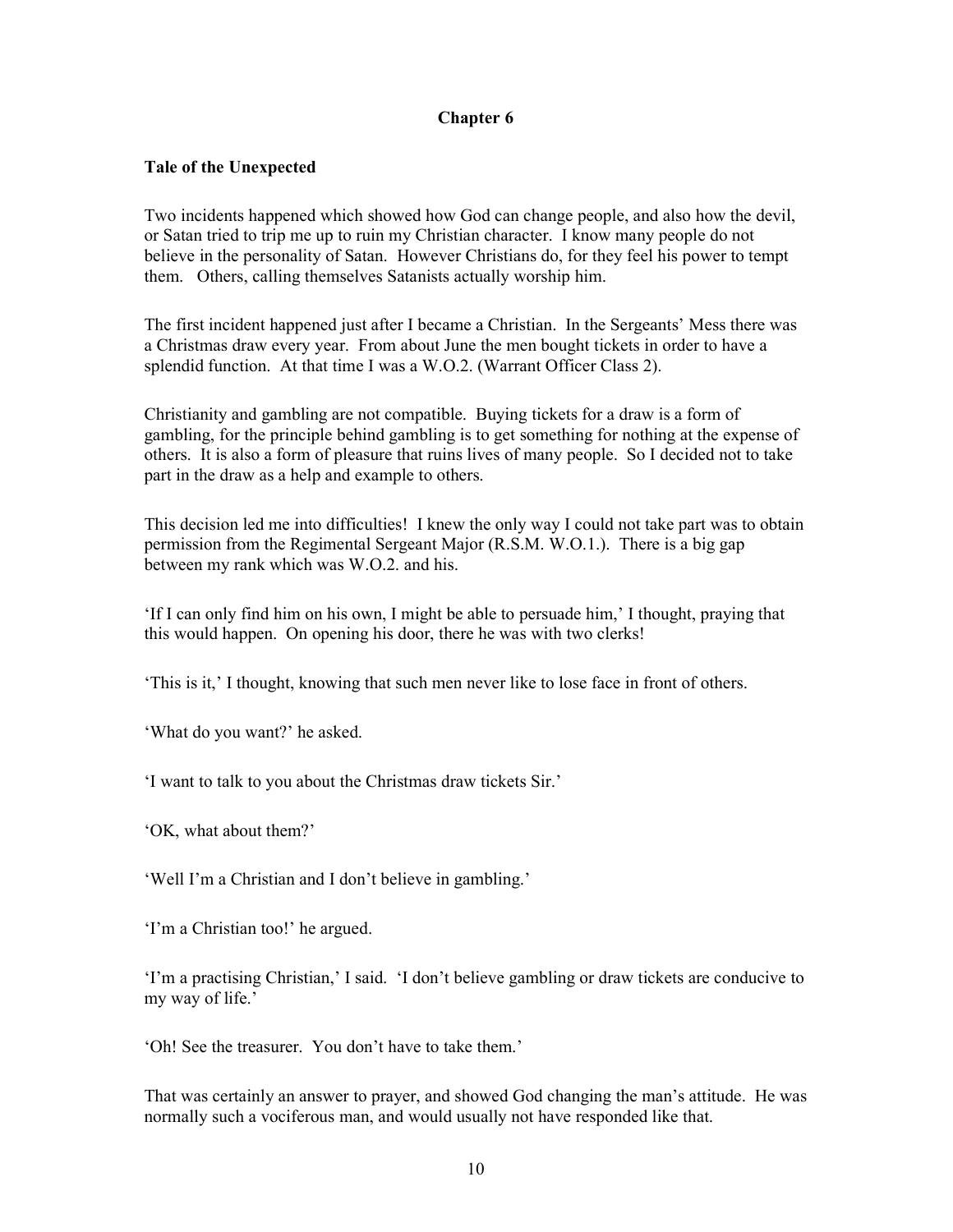When I came across to Northern Ireland in nineteen eighty six the same situation arose in Lisburn. In that camp there was a formidable Garrison Sergeant Major, a W.O.1. as this was my own rank, it was just a case of going down to see him, to get out of the draw.

At first I felt tempted to buy tickets and not put them in, but decided against this, God upholding me and showing me to be open and honest in all things. To my surprise he merely said, 'It's alright George. I know all about you. You don't want Christmas draw tickets. You don't have to buy them. Just see the treasurer.' Had I not approached him he would have wondered if I had dropped my Christian faith. Behind the whole incident, I could plainly see Satan at work trying to destroy my witness to others of my faith in Christ.

My wife and I declined to take strong drink because of the evil consequences to those who take too much or spend more than they can afford on it.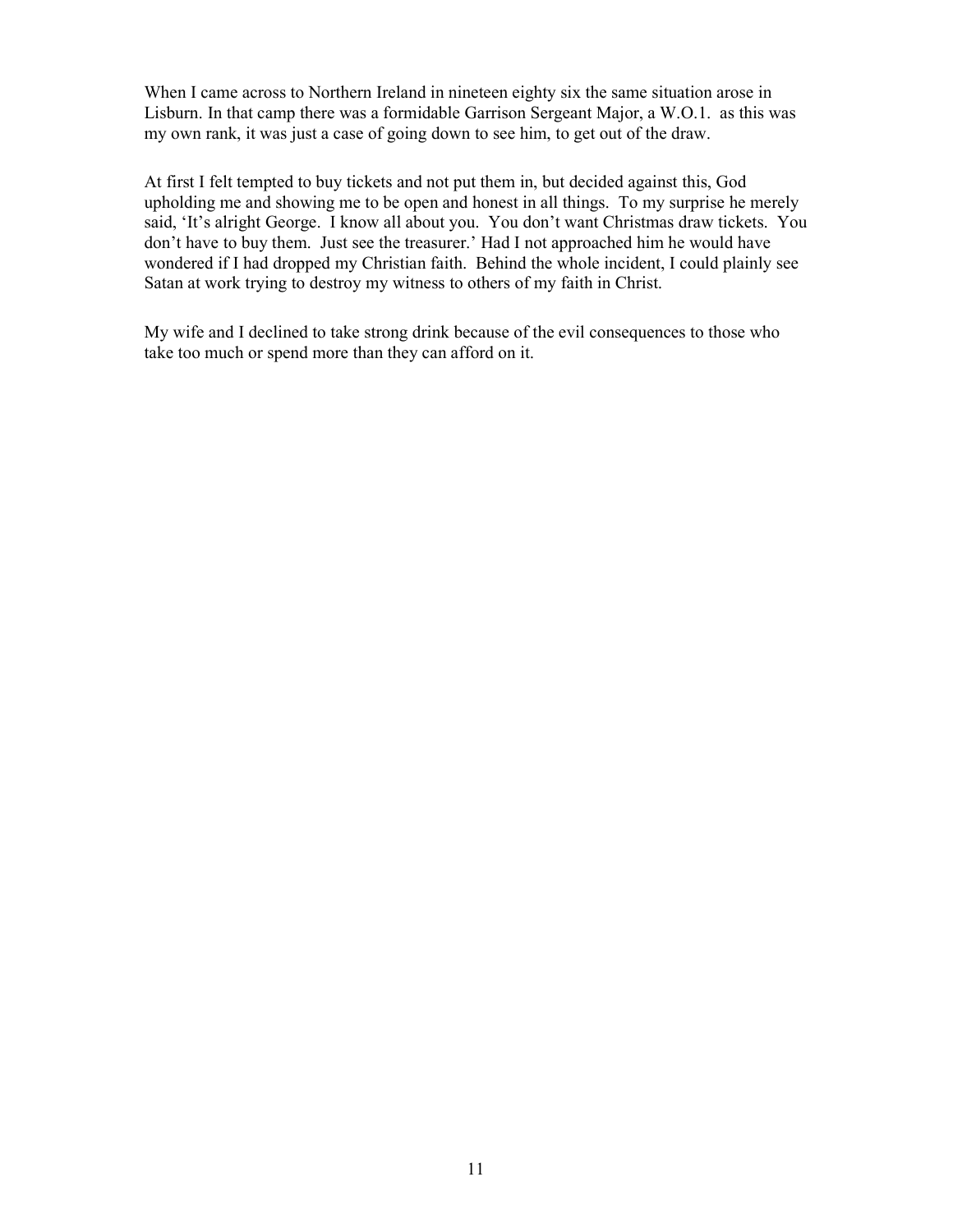#### Blessings in Bessbrook

After being on various tours in England, Germany and the Falklands, I was sent back to Northern Ireland on a second tour. This time I was stationed in the village of Bessbrook.

Conditions there were not pleasant, but there were great compensations. One was the Army Scripture Reader who would travel all the way from Belfast, on the off chance of seeing me. He never knew whether or not I would be in, or even if I would be called out while he was there, because I was on duty twenty four hours a day seven days a week. He did all this just to share Christian friendship with me. At this time, the only other Christian friendship I had was with two Christian policemen and a Christian medic.

It was at this time and in this area that I was delivered from the dangerous fire bomb situation, which I have already described.

In spite of the obvious dangers of such situations, it was imperative that I should sleep at night. This I managed to do, because of my training to cover every eventuality and because I looked upon my job as every day work.

I found it a great responsibility looking after the men in my team, and I tried whenever possible to talk to them of their sin and need for salvation.

They listened, I think people are very open to Christianity in the Province when death is staring them in the face, but once removed, they forget all about it, because death is not so imminent. Yet it could come just as quickly through a car accident or heart attack!

One of my men, my chief clerk, did commit his life to Christ. One day we discussed Christ, sin and salvation in depth.

'All you have to do to become a Christian is to follow a few simple steps,' I explained to him. 'Pray a simple prayer confessing your sins and accepting Christ as your Saviour. I'll pray it for you and you can pray it after me.'

We did this, kneeling by his bed. I felt great because I was leading someone into a life of peace, direction and satisfaction through faith in Christ.

'This is fantastic,' he said. 'The load has been lifted off my back.'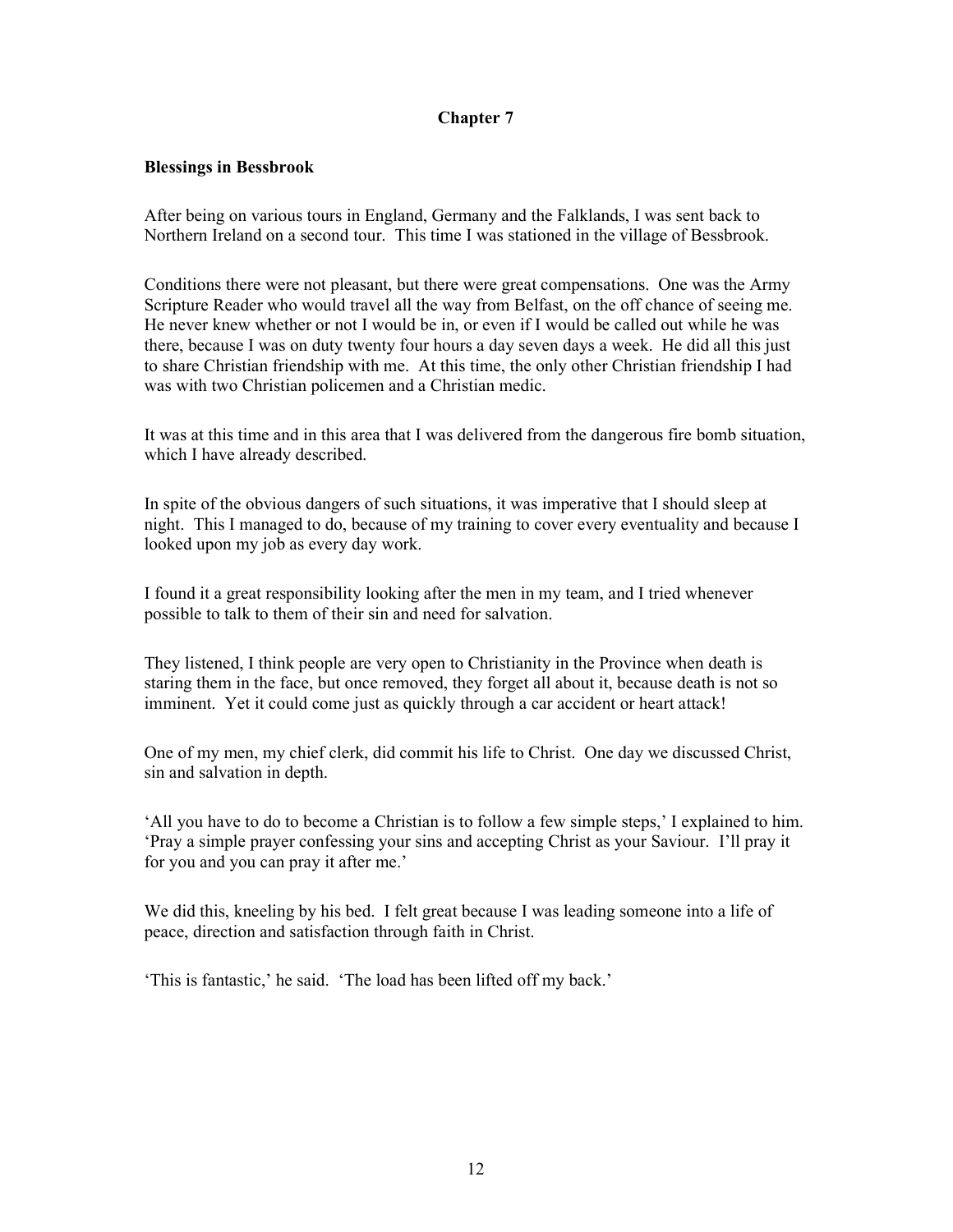#### At Buckingham Palace

After being in Bessbrook I returned to Germany for a short time. I was then posted to Lisburn for another tour where the daily running of the bomb disposal teams in the Province became my responsibility.

I found a great burden to speak to all the operators specifically about Christ, giving them helpful publications such as 'Right with God,' and 'The Reason Why' by John Blanchard.

While still in the Province I received news that I was invited to Buckingham Palace to be decorated for gallantry. (The editor has asked me to include an account of this incident). As a family, we were naturally honoured and delighted at the prospect of meeting the Queen and receiving the award.

I was glad to receive the award at Buckingham Palace as a reflection on God's people, and to show that a Christian soldier could achieve and perform as well as a non Christian.

My wife and father were with me on my first visit to the Palace. I was overawed by its splendour and felt humbled that I should be decorated by the Queen.

The first award was not really for my conduct in any one incident, but for the amount of work in which I had been involved. In the late seventies I arrived in Northern Ireland at a time of heightened work. There were more bombs around, and I appeared to be doing more work than the guys before me.

As I spoke with the Queen I wanted to tell her only of my purpose in life, to serve God and in so doing, serve her.

It was a remarkable occasion matched only by my second visit, when my wife and two daughters were with me. Her Majesty expressed her pleasure at being able to present the award again, and I was very much aware of my duty as a Christian and ambassador for God in that situation.

The second award was given for much the same reasons as the first, that is, facing more danger because of more work.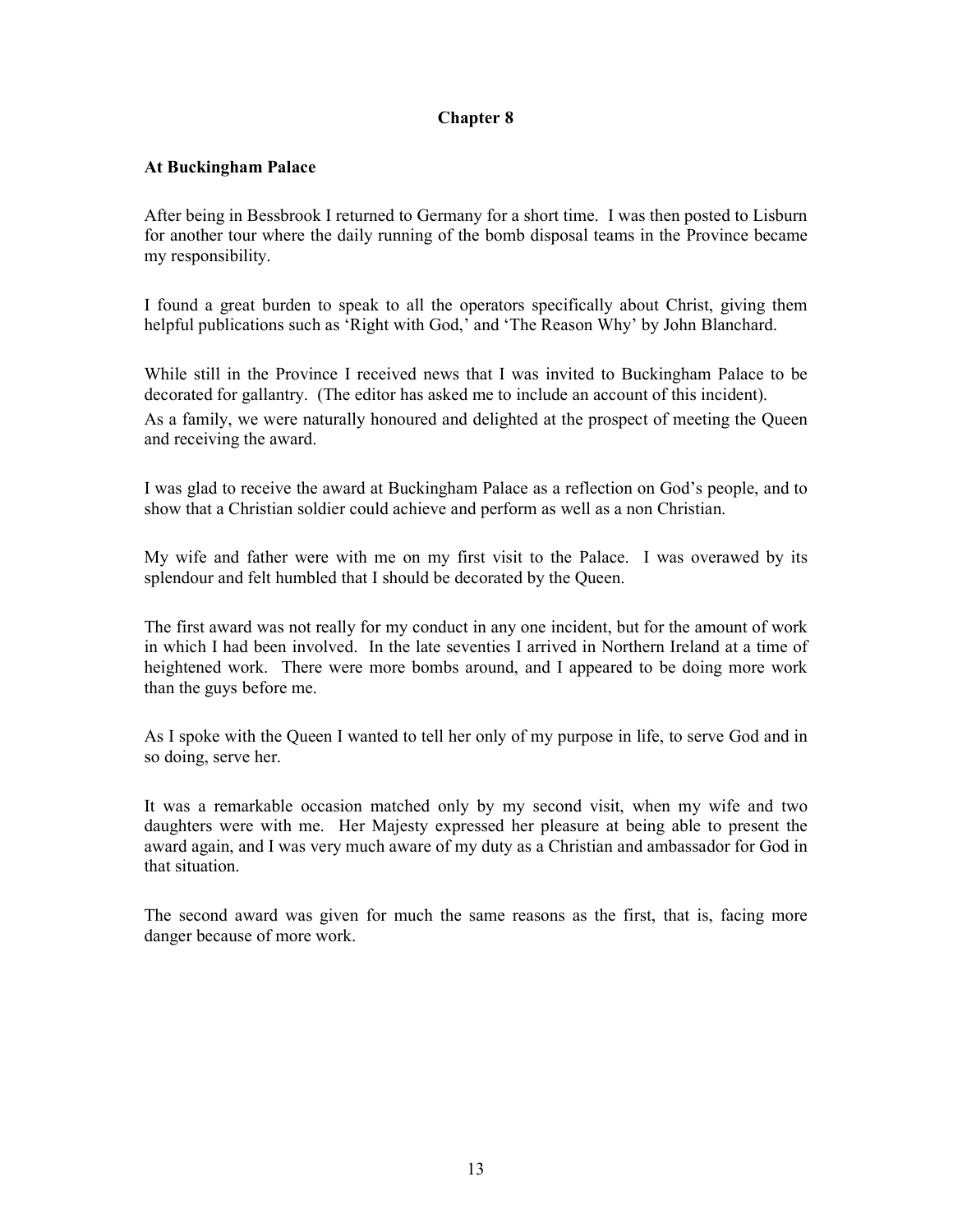#### The Way to Peace

Today I am a Commissioned Officer on the administrative side of the Army, and no longer in direct contact with bomb disposal men, but I am being used by God to help with the work of S.A.S.R.A.

I've never once had any regrets about being a Christian. It was the best thing that happened to my wife, many of my relations and me.

My message to soldiers is that Christianity is not a crutch to lean on, but a way of life that is compatible with soldiering. Being a follower of Christ will make a man a better soldier. Working for Christ will make a man an even better worker for his Commanding Officer. It is not necessary to be a hard swearing, hard drinking man to be a first class soldier. Not only does his Commanding Officer get the best, but Christ gets the glory.

If you are a Christian, always make it known. In time you will win the respect and even the hearts of your comrades. There is some pressure from non Christians, but there is now more openness to Christianity in the barracks.

Wholeheartedly, I would encourage any soldier to become a Christian, for it is certainly the best decision I ever made in my life and my wife is in full agreement.

For our marriage, our common love for Christ has united us. The pressures that would have been there without Christ, are absent. We have this unity, that should our human side fail we can rely on Christ to help us. Any separation is reduced, because we both pray to the one God and we found this unity even when I was in the Falklands.

To rely on Someone other than money, is security. It is victory over all fear. It is a victory which can come to any soldier who will commit his life to Christ. Through accepting Christ as your Saviour you can receive eternal life. How do you think God will act towards you if you reject his son and refuse to accept his great gift? You will be separated from him and happiness for ever, and such separation is hell, which Christ described as eternal fire. (Luke 16:23-26)

You matter very much to God. He loves you, died for you and wants you to receive eternal life as it states in his Word, the Bible, 'For God so loved the world, that he gave his only begotten Son, that whosoever believeth in him should not perish, but have everlasting life.' (John 3:16)

If you want to know more, find a Bible and read John's Gospel. If you wish to repent of your sins, and give your life completely to Christ, pray, 'Lord Jesus Christ, I am sorry for the wrong things that I have thought, said and done and for the right things I should have done, but didn't. Please forgive me and take over my life.'

To live a successful Christian life, read the Bible, pray and get to know other Christians. Tell others you are now a saved man.

You will find members of S.A.S.R.A. only too willing to help you along the Christian pathway.